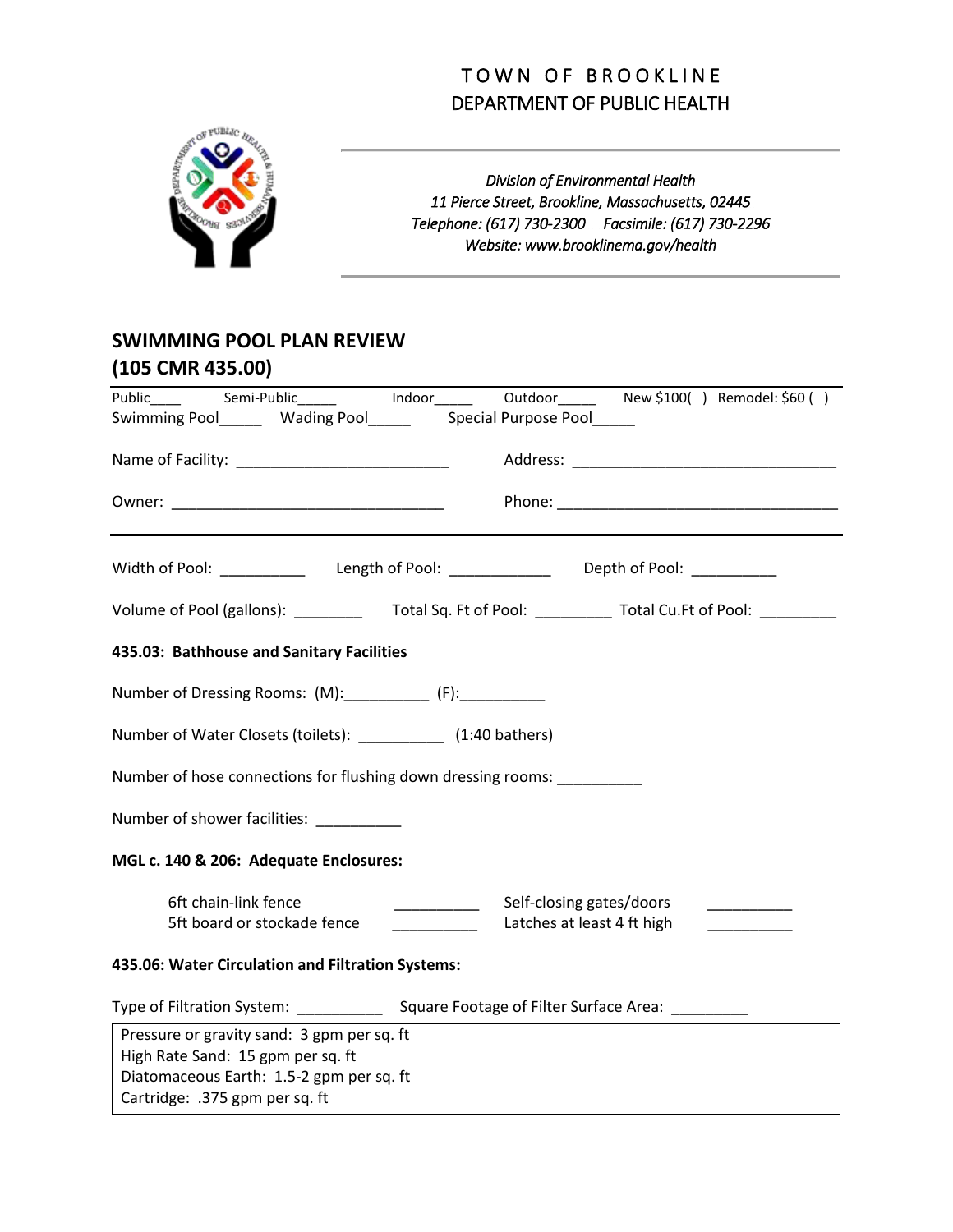| Method of Disinfection: Nethod Services and Services and Services and Services and Services and Services and S    |                                                                                 |  |
|-------------------------------------------------------------------------------------------------------------------|---------------------------------------------------------------------------------|--|
| Turnover Rate (GPM): __________                                                                                   | Design Turnover Rate (Hours): __________                                        |  |
| Swimming Pools: 8 hours<br>Wading Pools: 4 hours<br>Special Purpose Pools: 30 minutes                             |                                                                                 |  |
| 435.08 Inlets and Outlets:                                                                                        |                                                                                 |  |
| Number of submerged inlets: __________                                                                            | Balancing or float control tank: __________                                     |  |
| Number of outlets: _________                                                                                      | VGB/Anti-Vortex: ___________________________                                    |  |
| 435.10: Skimming Facilities:                                                                                      |                                                                                 |  |
| Type of Swimming Facilities: [1983]                                                                               | Overflow channel: _________                                                     |  |
| Pools: skimmer provided for each 500 sq ft of pool surface area                                                   | Special Purpose Pool: skimmers provided for each 100 sq ft of pool surface area |  |
| 435.13: Walkways and Decks:                                                                                       |                                                                                 |  |
| Width of walkways surrounding pool: _________                                                                     |                                                                                 |  |
|                                                                                                                   |                                                                                 |  |
| 435.17: Pool Supervision:                                                                                         |                                                                                 |  |
|                                                                                                                   |                                                                                 |  |
| Number of Lifeguards:                                                                                             |                                                                                 |  |
| 435.25: Fire Aid Equipment and Emergency Communication:                                                           |                                                                                 |  |
|                                                                                                                   |                                                                                 |  |
| 435.27 Bather Load Capacity:                                                                                      |                                                                                 |  |
|                                                                                                                   |                                                                                 |  |
| 15 sq. ft water for each non-swimmer in non-swimmer area<br>20 sq. ft water for each swimmer in each swimmer area |                                                                                 |  |